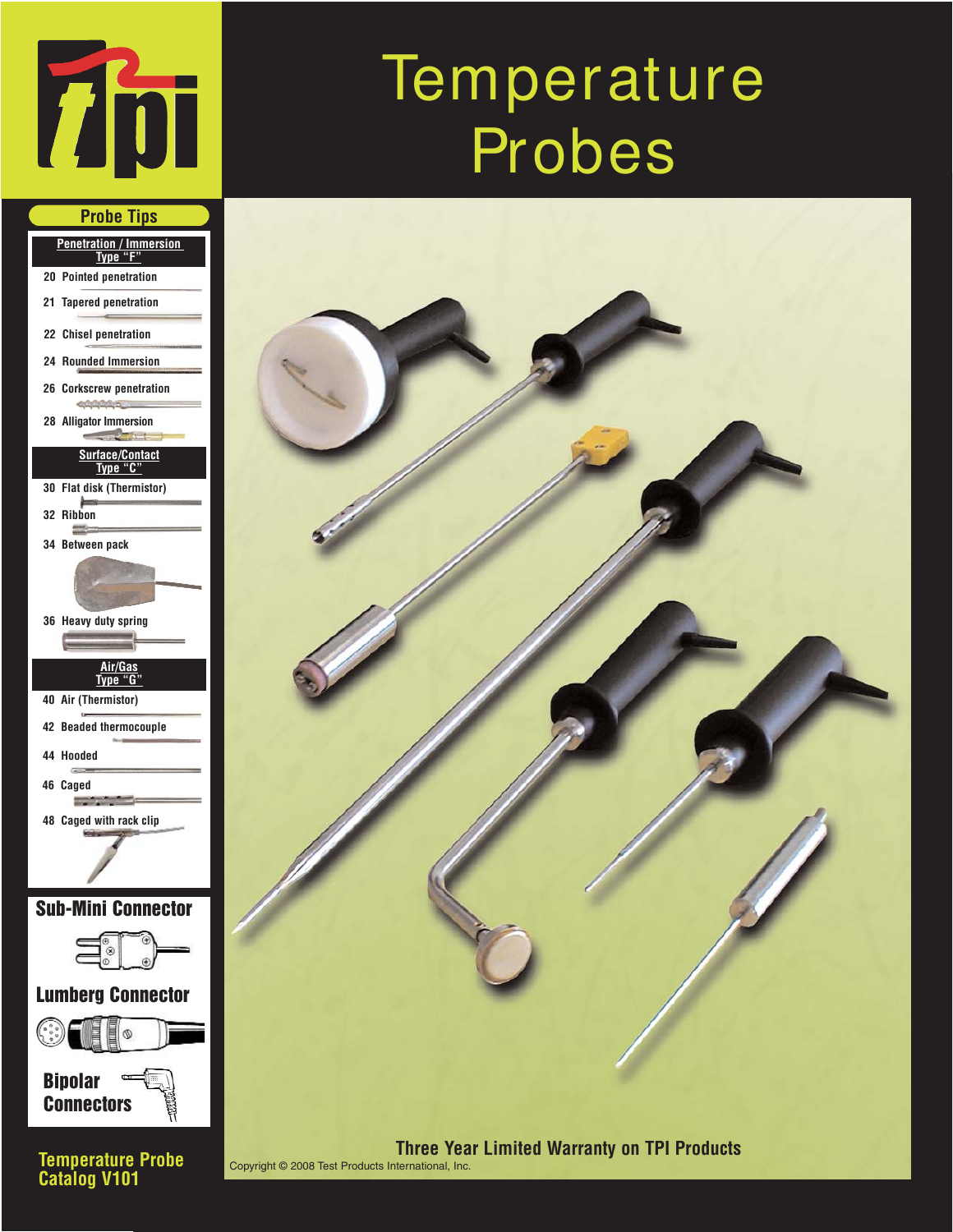

## www.tpi-thevalueleader.com • 503.520.9197



#### **What is the difference between thermocouple and thermistor probes?**

Thermocouple probes utilize the reaction between two dissimilar metals to produce a voltage that changes as temperature changes. A thermistor is a resistive with a change in temperature. In general, thermocouples offer a wider temperature range and quicker response time than thermistors. Thermistors are typically more accurate than thermocouples.

**Sequential Number**

#### **What are the differences between thermocouple types?**

Each thermocouple uses different metals and there fore have different characteristics. Here are general guidelines:

K-Type- Wide temperature range used in many digital thermometers. Identified by a yellow connector. T-Type- Narrower temperature range than J-type but more accurate than K and J types, used in digital thermometers. Identified by a blue connector.

J-Type- Narrower temperature reange the K-Type used in analog and digital thermometers. Identified by a black connector.

#### **Can different thermocouple types be interchanged?**

No. Since each thermocouple type uses different metals in it's construction they have different output characteristics. Using a J-type thermocouple in a K-type thermometer will cause measurements to be very inaccurate.

#### **What are the differences between the connector types TPI offers?**

Sub-Mini- This is an industry standard connector type allowing TPI probes to be used in any thermocouple thermometer using this type of connector. Sub-mini connectors are quick and easy to use, simply push in and out. A wide variety of economical probes are available with sub-mini connectors, enhancing versatility and affordability of the temperature tester.

Lumberg- This connector uses a screw collar to attach to the thermometer and is the most secure connection available. Lumberg connectors are designed for the rigors of food processing environments. Advantages include:

- Strong connection stainless steel collar holds and protects connection. Probe will not pull out of instrument with out unscrewing the collar.
- Waterproof stainless steel will not rust and is ideal for wet, humid conditions
- Lumberg connectors are manufactured following ISO9000 quality control guidelines.

Bi-Polar- This connector is used in the TPI thermistor probe line.

## **Probe Tips Penetration / Immersion Type "F" 20 Pointed penetration 21 Tapered penetration 22 Chisel penetration 24 Rounded Immersion 26 Corkscrew penetration** edulululus. **28 Alligator Immersion Surface/Contact Type "C" 30 Flat disk (Thermistor) 32 Ribbon** 靈 **34 Between pack 36 Heavy duty spring Air/Gas Type "G" 40 Air (Thermistor) 42 Beaded thermocouple 44 Hooded 46 Caged Service Control 48 Caged with rack clip** Sub-Mini **Connector**

#### Lumberg **Connector**



Bipolar Connectors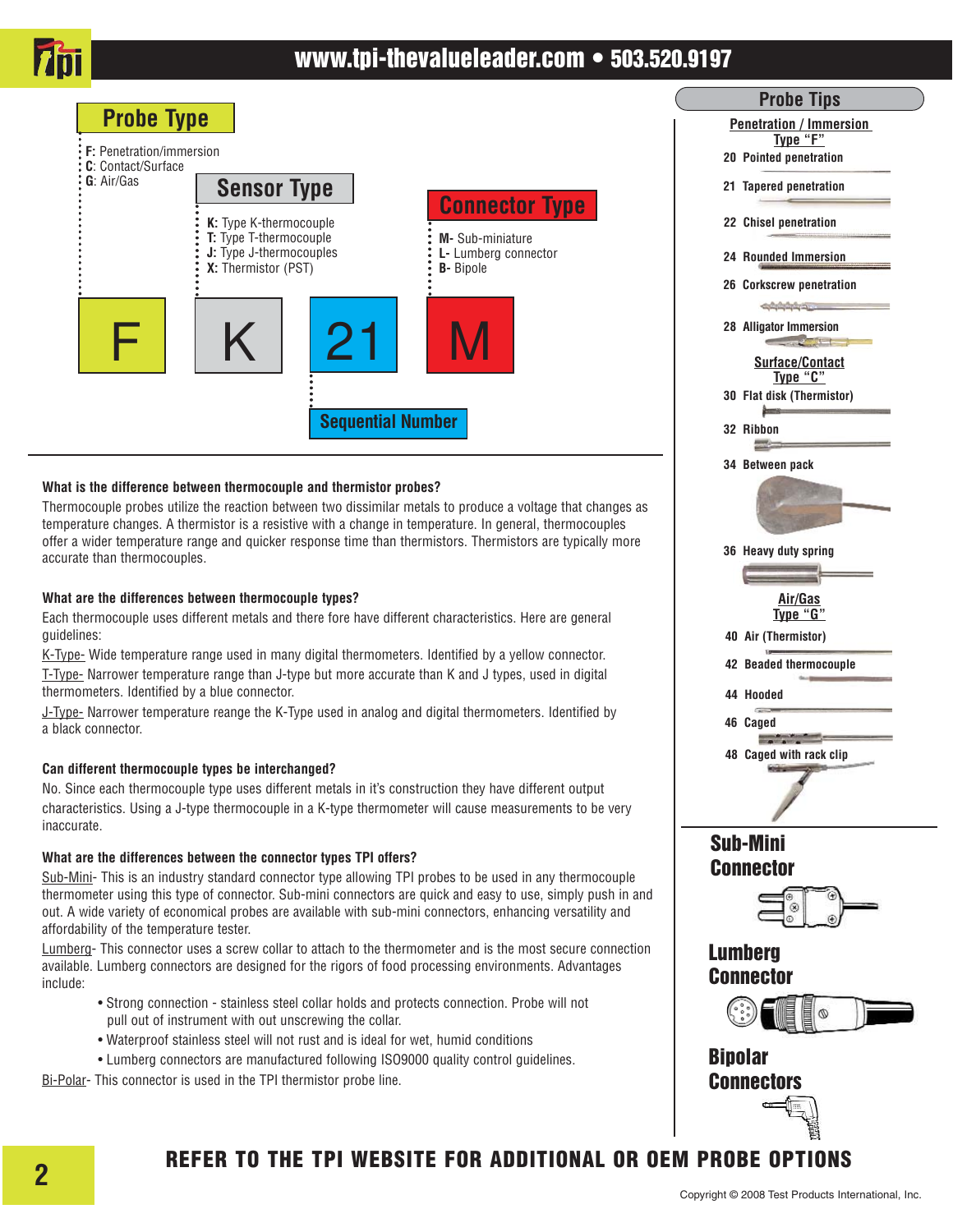

#### **Contact/Surface Probe Applications (C)**

- **•** Measure grill temperature to assure correct cooking temperatures.
- Check frozen food to assure proper storage temperatures.
- Measure temperatures between package to ensure proper quality control.
- Check any surface for correct process control temperatures.
- Measure superheats on condensers.
- Measure griddle temperature.
- Measure mackinery or mold temperature with a surface probe.
- Measure pipe temperatures in any industrial application.

#### **Penetration / Immersion Probe Applications (F)**

- **•** Check internal food temperatures to assure quality control.
- Measure deep fat fryers with a high temp immersion probe.
- Measure liquids and semi-solid temperatures in food processing applications.
- **•** Use a reduced tip probe for quicker response times where time is crucial to the process.

#### **Air/Gas Probe Applications. (G)**

- Measure air temperatures in duct work.
- **•** Measure air temperature coming from diffusers while Trouble-shooting heating and air conditioning systems.
- **•** Measure flame temperatures to trouble-shoot industrial heating applications.
- **•** Calibrate thermostats using an ambient air probe.

| <b>Probe</b> | <b>Penetration/Immersion (F)</b>                                                                                                                                                                 | <b>Contact/Immersion (C)</b>                                                                           | Air/Gas (G)                                                                                                                                                                                                                                 |  |
|--------------|--------------------------------------------------------------------------------------------------------------------------------------------------------------------------------------------------|--------------------------------------------------------------------------------------------------------|---------------------------------------------------------------------------------------------------------------------------------------------------------------------------------------------------------------------------------------------|--|
| <b>Tips</b>  |                                                                                                                                                                                                  |                                                                                                        |                                                                                                                                                                                                                                             |  |
|              | Use for penetation into solids and immersion<br>into semi-solids & liquids.                                                                                                                      | Designed to measure surface temperatures                                                               | Measure air or gas temperatures                                                                                                                                                                                                             |  |
|              | Pointed: Can be used in air with slower response<br><b>Chisel:</b> Can be used in air and on surfaces with<br>slower response<br>Tapered: Heavy duty, large diameter shaft for<br>bend resistant | Ribbon: Fast response.<br><b>Spring:</b> Heavy duty sensing element for higher<br>surface temperatures | <b>Beaded:</b> Flexible, can be used in some liquid<br>immersion applications<br>Hooded: Rigid, hood provides protection for the<br>sensing element.<br><b>Caged:</b> Rigid, cage provides maximum protec-<br>tion for the sensing element. |  |

#### **What type of probe should I use?**

The type of probe you use depends upon your application. Here are some general guidelines for different types of probes. Penetration/Immersion (F) General purpose probe used for penetration and immersion; can be used for air, but is much slower than an air probe. Need to select the tip type that best cuits the application.

Contact/Surface (C) Contact probes are used to measure surface temperatures. Penetration probes, with the exception of the chisel tip, can't measure surface temperatures. Need to select the tip type that best suits the application

Air/Gas (G) Air probes measure the air or gas temperatures. They respond significantly faster than penetration or contact probes in air. Need to select the tip type that best fits the application.

# K-Type Thermocouple with Sub-Mini Connector Probes

| Model #<br><b>Description</b>                                        | <b>Application</b>                                                             | Range°F°C                                                     | Probe<br>tip | <b>Dimensions</b>                                                                                                                       | <b>Insulation</b><br><b>Material</b> |
|----------------------------------------------------------------------|--------------------------------------------------------------------------------|---------------------------------------------------------------|--------------|-----------------------------------------------------------------------------------------------------------------------------------------|--------------------------------------|
| CK11M<br>Contact surface<br>probe, water proof                       | Contact tempera-<br>tures on flat and<br>uneven surfaces                       | $-58^\circ$ to $500^\circ$ F<br>$-50^\circ$ to 250 $^\circ$ C | 32           | Stem Length: 4" (102mm)<br>Diameter:<br>$0.13$ " (3.2mm)<br>Lead Length:<br>39.4" (1M)<br>IP Rating:<br>N/A                             | Polyurethane                         |
| CK12M<br><b>Contact surface</b><br>probe, right angle,<br>waterproof | Contact tempera-<br>tures on flat and<br>uneven surfaces                       | -58° to 500°F<br>$-50^\circ$ to 250 $^\circ$ C                | 32           | 4" (102mm) w/90° bend<br>Stem Length:<br>Diameter:<br>$0.3^{\circ}$ (7.5mm)<br>Lead Length:<br>$39.4^{\circ}$ (1M)<br>IP Rating:<br>N/A | Polyurethane                         |
| CK13M<br>Heavy-duty contact<br>surface probe                         | Contact tempera-<br>tures on flat and<br>uneven high tem-<br>perature surfaces | -58° to 1202°F<br>$-50^\circ$ to 650 $^\circ$ C               | 36           | $4^{\circ}$ (102mm)<br>Stem Length:<br>Diameter:<br>$0.6$ " (14mm)<br>Lead Length:<br>39.4" (1M)<br>IP Rating:<br>N/A                   | Polyurethane                         |
| CK14M<br>Right angle heavy-<br>duty contact surface<br>probe         | Contact tempera-<br>tures on flat and<br>uneven high tem-<br>perature surfaces | -58° to 1202°F<br>$-50^\circ$ to 650°C                        | 36           | 6" (152mm) w/90° bend<br>Stem Length:<br>Diameter:<br>$0.6$ " (14mm)<br>Lead Length:<br>39.4" (1M)<br>IP Rating:<br>N/A                 | Polyurethane                         |
| CK15M<br>Heavy-duty contact<br>surface probe for<br>HK11M handle     | Contact tempera-<br>tures on flat and<br>uneven high tem-<br>perature surfaces | $-40^\circ$ to 950°F<br>-40° to 510°C                         | 36           | 8" (203mm)<br>Stem Length:<br>Diameter:<br>$0.6$ " (14mm)<br>N/A<br>Lead Length:<br>IP Rating:<br>N/A                                   | N/A                                  |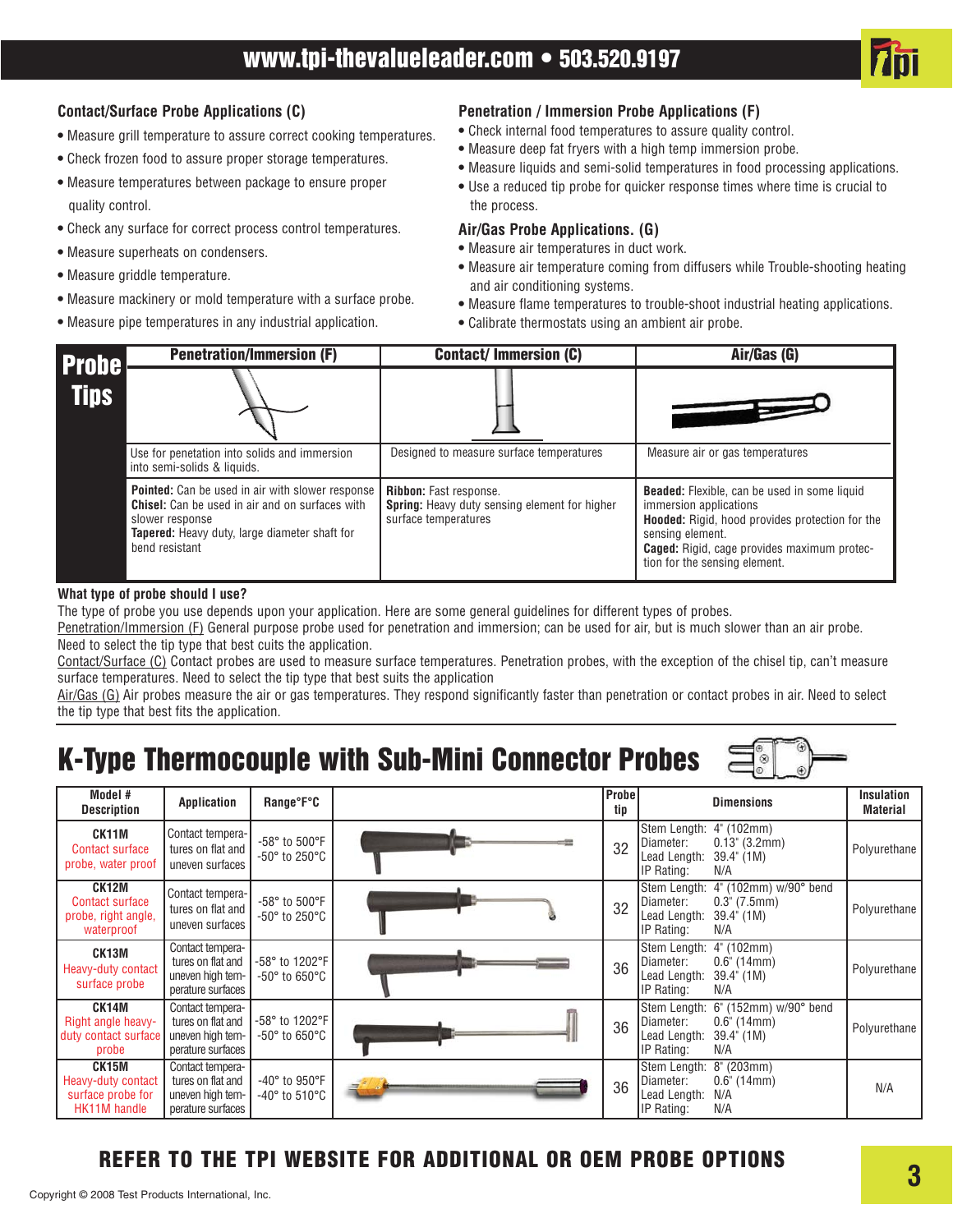

# K-Type Thermocouple with Sub-Mini Connector Probes



| Model #<br><b>Description</b>                                                                 | <b>Application</b>                                                                          | Range°F°C                                     | Probe<br>tip | <b>Dimensions</b>                                                                                                               | Insulation<br><b>Material</b> |
|-----------------------------------------------------------------------------------------------|---------------------------------------------------------------------------------------------|-----------------------------------------------|--------------|---------------------------------------------------------------------------------------------------------------------------------|-------------------------------|
| <b>CK16M</b><br>Heavy-duty contact<br>surface probe                                           | Contact tempera-<br>tures on flat and<br>uneven high tem-<br>perature surfaces              | -40° to 950°F<br>-40° to 510°C                | 36           | Stem Length: 8" (203mm)<br>$0.6$ " (14mm)<br>Diameter:<br>Lead Length: 39.4" (1M)<br>IP Rating:<br>N/A                          | Polyurethane                  |
| CK17M<br><b>Contact surface</b><br>probe, 45 degree<br>angle                                  | Contact tempera-<br>tures on flat and<br>uneven surfaces                                    | -40° to 500°F<br>-50° to 250°C                | 32           | Stem Length: 4" (102mm) w/45° bend<br>$0.3^{\circ}$ (7.5mm)<br>Diameter:<br>Lead Length: 39.4" (1M)<br>IP Rating:<br>N/A        | Polyurethane                  |
| CK18M<br><b>Contact surface</b><br>probe                                                      | Contact temper-<br>atures on flat<br>surfaces                                               | -58° to 500°F<br>-50° to 250°C                | 32           | Stem Length: N/A<br>Nomin:<br>$2.36$ " (60mm)<br>Lead Length: 39.4" (1M)<br>IP Rating:<br>N/A                                   | Polyurethane                  |
| <b>CK20M</b><br>Pipe clamp probe                                                              | Clamp probe for<br>pipe tempera-<br>tures                                                   | -58° to 212°F<br>-50° to 100°C                | N/A          | 0.79''<br>Max jaw opening:<br>0.25<br>Nominal jaw opening:<br>Lead Length:<br>39.4" (1M)<br>IP Rating:<br>N/A                   | Polyurethane                  |
| CK21M<br>Pipe clamp probe                                                                     | Clamp probe for<br>pipe tempera-<br>tures                                                   | -58° to 212°F<br>-50° to 100°C                | N/A          | 1.2"<br>Max jaw opening:<br>Nominal jaw opening: 0.75"<br>Lead Length:<br>$39.4^{\circ}$ (1M)<br>IP Rating:<br>N/A              | Polyurethane                  |
| <b>CK22M</b><br>Fast response contact<br>surface probe, 45 degree<br>angle swivel head sensor | Contact temper-<br>atures on flat<br>and uneven sur-<br>faces                               | -58° to 500°F<br>-50° to 250°C                | 32           | Stem Length: 4.5" (114mm) w/45° bend<br>$0.5^{\circ}$ (12.7mm)<br>Diameter:<br>Lead Length: 39.4" (1M)<br>IP Rating:<br>N/A     | Polyurethane                  |
| <b>CK23M</b><br>Fast response contact<br>surface probe, 90 degree<br>angle swivel head sensor | Contact temper-<br>atures on flat<br>and uneven sur-<br>faces                               | -58° to 500°F<br>-50° to 260°C                | 32           | Stem Length: 4.9" (125mm) w/90° bend<br>$0.5^{\circ}$ (12.7mm)<br>Diameter:<br>Lead Length: 39.4" (1M)<br>IP Rating:            | Polyurethane                  |
| <b>FK11M</b><br>Chisel tip penetra-<br>tion probe                                             | General purpose<br>penetration into<br>semi-solids and<br>liquids                           | -58° to 500°F<br>-50° to 250°C                | 20           | Stem Length: 4" (102mm)<br>Diameter:<br>$0.13$ " (3.2mm)<br>Lead Length: 39.4" (1M)<br>IP Rating:<br>67                         | Polyurethane                  |
| <b>FK12M</b><br>Pointed tip tapered<br>penetration probe                                      | Heavy duty penetra-<br>tion into semi-solids<br>and liquids tapered<br>shaft resist bending | -58° to 500°F<br>-50° to 250°C                | 21           | Stem Length: 11.8" (300mm)<br>Diameter:<br>$0.25 / 0.10$ " (6.4 / 2.5mm)<br>Lead Length: 39.4" (1M)<br>IP Rating:<br>67         | Polyurethane                  |
| <b>FK13M</b><br>Pointed tip penetra-<br>tion probe for<br>HK11M handle                        | General purpose<br>penetration into<br>semi-solids and<br>liquids                           | -40° to 1562°F<br>-40° to 850°C               | 20           | Stem Length: 8" (203mm)<br>Diameter:<br>$0.15$ " (3.75mm)<br>Lead Length: N/A<br>IP Rating:<br>67                               | N/A                           |
| <b>FK14M</b><br>Chisel tip penetra-<br>tion probe                                             | General purpose<br>penetration into<br>semi-solids and<br>liquids                           | -40° to 1562°F<br>-40° to 850°C               | 20           | Stem Length: 8" (203mm)<br>Diameter:<br>$0.15$ " (3.75mm)<br>Lead Length: 39.4" (1M)<br>IP Rating:<br>67                        | Polyurethane                  |
| <b>FK15M</b><br>Tapered tip low mass<br>quick response pene-<br>tration probe                 | Food temperature<br>measurements<br>and other light<br>duty applications                    | -58° to 500°F<br>-50° to 250°C                | 20           | Stem Length: 3.75" (80mm)<br>Diameter:<br>0.06(1.6mm)<br>Lead Length: 39.4" (1M)<br>IP Rating:<br>N/A                           | Teflon                        |
| <b>FK21M</b><br>Tapered chisel tip<br>penetration probe                                       | General purpose light<br>duty penetration<br>applications requiring<br>fast response        | -58° to 500°F<br>-50° to 250°C                | 21           | Stem Length: 4." (101.6mm)<br>$0.13$ "/.06" (3.2/1.6mm)<br>Diameter:<br>Lead Length: 39.4" (1M)<br>IP Rating:<br>67             | Polyurethane                  |
| <b>FK22M</b><br>Pointed tip penetra-<br>tion probe                                            | General purpose light<br>duty penetration<br>applications requiring<br>fast response        | $-58^\circ$ to $500^\circ$ F<br>-50° to 250°C | 21           | Stem Length:<br>$4^{\circ}$ (101.6mm)<br>$0.09/0.06$ " (3.2/2.5mm)<br>Diameter:<br>Lead Length: 39.4" (1M)<br>IP Rating:<br>N/A | Teflon                        |
| <b>FK23M</b><br>Rack clamp probe                                                              | General purpose<br>air / liquid probe<br>with clip                                          | -40° to 950°F<br>-40° to 510°C                | 28           | Stem Length: N/A<br>Diameter:<br>N/A<br>Lead Length: 177" (4.5M)<br>IP Rating:<br>67                                            | Teflon                        |
| <b>FK24M</b><br>Heavy duty T-handle<br>long stem penetra-<br>tion probe                       | General purpose<br>penetration into<br>semi-solids and<br>liquids                           | -40° to 500°F<br>-40° to 250°C                | 21           | Stem Length: 24" (610mm)<br>0.37"/0.15" (9.5mm/3.76mm)<br>Diameter:<br>Lead Length: 39.4" (1M)<br>IP Rating:<br>67              | Polyurethane                  |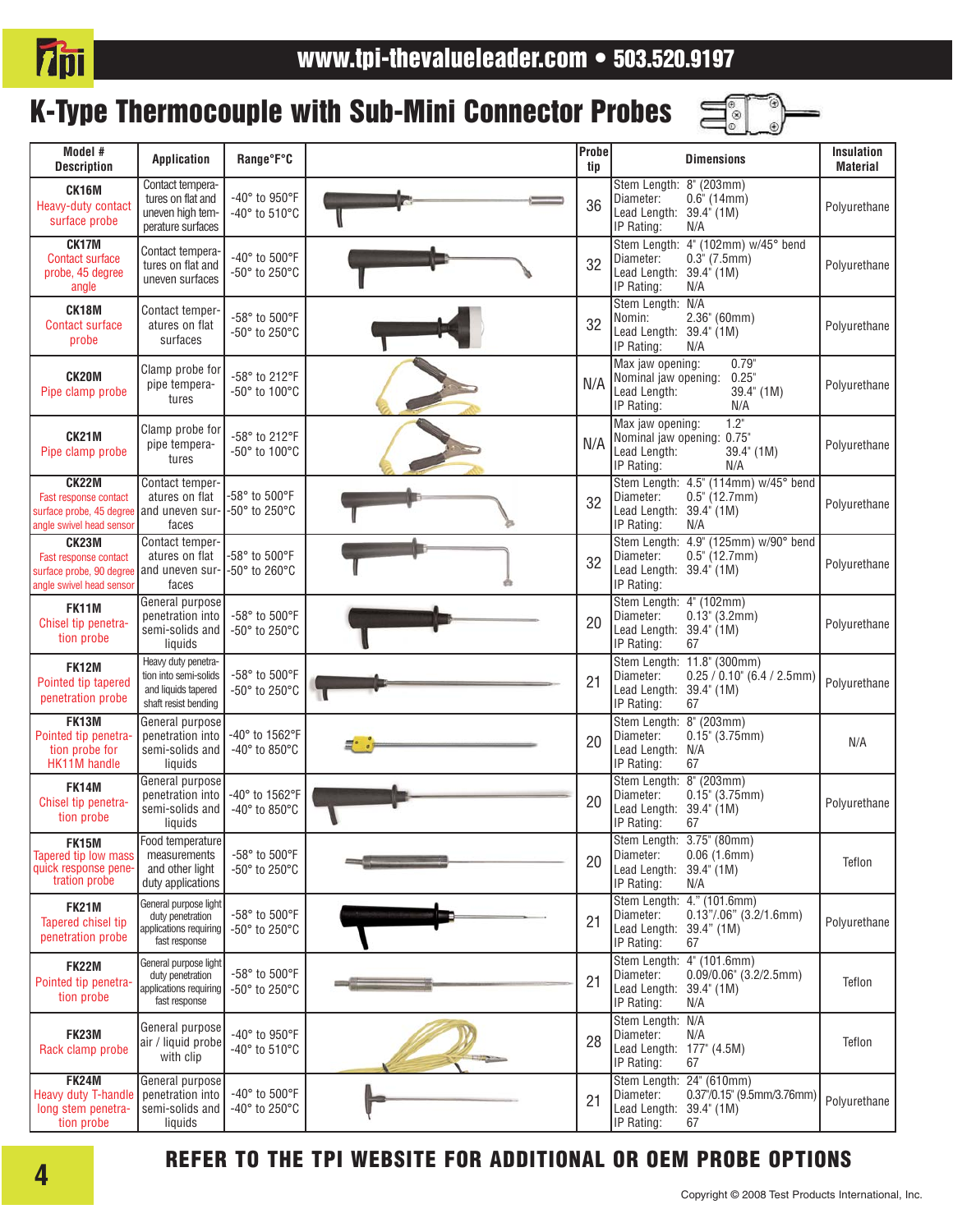# **7pi**

# K-Type Thermocouple with Sub-Mini Connector Probes

| Model #<br><b>Description</b>                                                   | <b>Application</b>                                                                                         | Range°F°C                                       |                                               | <b>Probe</b><br>tip |                                                                              | <b>Dimensions</b>                                                           | <b>Insulation</b><br><b>Material</b> |
|---------------------------------------------------------------------------------|------------------------------------------------------------------------------------------------------------|-------------------------------------------------|-----------------------------------------------|---------------------|------------------------------------------------------------------------------|-----------------------------------------------------------------------------|--------------------------------------|
| <b>FK25M</b><br><b>Flat sensor</b><br>pack probe                                | Between pack<br>temperatures                                                                               | -40° to 400°F<br>$-40^\circ$ to 204 $\degree$ C |                                               | 34                  | Stem Length: N/A<br>Diameter:<br>Lead Length: 39.4" (1.2M)<br>IP Rating:     | N/A<br>67                                                                   | Polyurethane                         |
| <b>FK26M</b><br>Petes plug probe                                                | Petes plug<br>temperatures                                                                                 | -40° to 400°F<br>-40° to 204°C                  |                                               | 24                  | Stem Length: 3" (76mm)<br>Diameter:<br>Lead Length: 39.4" (1M)<br>IP Rating: | $0.12$ " (3mm)<br>67                                                        | Polyurethane                         |
| <b>FK27M</b><br><b>Waterproof long</b><br>stem heavy duty<br>penetration probe  | General purpose<br>penetration into<br>semi-solids and<br>liquids                                          | -58° to 500°F<br>-50° to 250°C                  |                                               | 21                  | Diameter:<br>Lead Length: 39.4" (1M)<br>IP Rating:                           | Stem Length: 11.8" (300mm)<br>0.25"/0.10" (6.4mm/2.5mm)<br>67               | Polyurethane                         |
| <b>FK28M</b><br><b>Heavy duty</b><br>penetration probe                          | Heavy duty penetra-<br>tion into semi-solids<br>and liquids tapered<br>shaft resist bending                | -58° to 500°F<br>-50° to 250°C                  |                                               | 22                  | Diameter:<br>Lead Length:<br>IP Rating:                                      | Stem Length: 6.3" (160mm)<br>$0.13$ " (3.2mm)<br>$39.4^{\circ}$ (1M)<br>N/A | Polyurethane                         |
| <b>FK29M</b><br>Long stem pointed<br>tip penetration probe                      | General purpose<br>penetration into<br>semi-solids and<br>liquids                                          | -58° to 500°F<br>-50° to 250°C                  |                                               | 22                  | Diameter:<br>Lead Length:<br>IP Rating:                                      | Stem Length: 6.3" (160mm)<br>$0.13$ " (3.2mm)<br>$39.4^{\circ}$ (1M)<br>N/A | Polyurethane                         |
| FK30M<br>Long stem heavy<br>duty T-handle pene-<br>tration probe                | Heavy duty penetra-<br>tion into semi-solids<br>and liquids tapered<br>shaft resist bending                | $-58^\circ$ to $500^\circ$ F<br>-50° to 250°C   |                                               | 22                  | Diameter:<br>Lead Length: 39.4" (1M)<br>IP Rating:                           | Stem Length: 24" (609.60mm)<br>$0.38$ " (9.5mm)<br>67                       | Polyurethane                         |
| FK31M<br>T-handle corkscrew<br>insertion probe                                  | General purpose<br>penetration into<br>semi-solids                                                         | -58° to 500°F<br>-50° to 250°C                  | Must be used with EXT31M extension (included) | 26                  | Diameter:<br>Lead Length: 39.4" (1M)<br>IP Rating:                           | Stem Length: 4.5" (114mm)<br>$0.20$ " (5mm)<br>67                           | Polyurethane                         |
| <b>FK32M</b><br>Long stem heavy<br>duty T-handle pene-<br>tration probe         | Heavy duty penetra-<br>tion into semi-solids<br>and liquids tapered<br>shaft resist bending                | -58° to 500°F<br>-50° to 250°C                  |                                               | 24                  | Stem Length: 18" (457mm)<br>Diameter:<br>Lead Length:<br>IP Rating:          | 0.37"/0.15" (9.5mm/3.76mm)<br>39.4" (1M)<br>67                              | Polyurethane                         |
| GK11M<br>General purpose<br>beaded tip probe                                    | Exposed junction for<br>fast response in non-<br>food liquid, air and<br>surface applications              | -40° to 950°F<br>-40° to 510°C                  |                                               | 42                  | Stem Length: N/A<br>Diameter:<br>Lead Length:<br>IP Rating:                  | 28 gauge<br>48" (1.2M)<br>N/A                                               | Fiberglass                           |
| GK12M<br><b>General purpose</b><br>beaded tip probe<br>with rack clip           | Exposed junc-<br>tion for fast<br>response in air<br>applications.                                         | -40° to 950°F<br>-40° to 510°C                  |                                               | 42                  | Stem Length: N/A<br>Diameter:<br>Lead Length: 48" (1.2M)<br>IP Rating:       | 20 gauge<br>N/A                                                             | Fiberglass                           |
| GK13M<br>General purpose<br>beaded tip probe                                    | Exposed junction<br>for fast response in<br>food and non-food<br>liquid, air and sur-<br>face applications | -40° to 400°F<br>-40° to 204°C                  |                                               | 42                  | Stem Length: N/A<br>Diameter:<br>Lead Length:<br>IP Rating:                  | 24 gauge<br>48" (1.2M)<br>N/A                                               | Teflon                               |
| GK14M<br>Rigid stem hooded<br>exposed tip probe                                 | Exposed junc-<br>tion for fast<br>response in air<br>applications.                                         | -58° to 910°F<br>-40° to 510°C                  |                                               | 44                  | Diameter:<br>Lead Length: 39.4" (1M)<br>IP Rating:                           | Stem Length: 3.74" (95mm)<br>$0.13$ " (3.75mm)<br>N/A                       | Polyurethane                         |
| GK16M<br>General purpose caged<br>air probe for use with<br><b>HK11M</b> handle | Caged exposed<br>junction for fast<br>response in air                                                      | -40° to 500°F<br>-40° to 260°C                  |                                               | 46                  | Stem Length: 8" (203mm)<br>Diameter:<br>Lead Length:<br>IP Rating:           | $0.26$ " (6.5mm)<br>$39.4^{\circ}$ (1M)<br>N/A                              | N/A                                  |
| GK17M<br><b>General purpose</b><br>caged air probe                              | Caged exposed<br>junction for fast<br>response in air                                                      | -40° to 500°F<br>-40° to 260°C                  |                                               | 46                  | Stem Length:<br>Diameter:<br>Lead Length:<br>IP Rating:                      | $8^{\circ}$ (203mm)<br>$0.26$ " (6.5mm)<br>$39.4^{\circ}$ (1M)<br>N/A       | Polyurethane                         |
| GK18M<br>General purpose caged<br>air probe with rack clip<br>and armored cable | Caged exposed<br>junction for fast<br>response in air                                                      | -40° to 586°F<br>-40° to 308°C                  |                                               | 48                  | Stem Length: N/A<br>Diameter:<br>Lead Length:<br>IP Rating:                  | N/A<br>39.4" (1M)<br>N/A                                                    | <b>Braided</b><br>stainless steel    |
| GK19M<br>General purpose<br>beaded tip probe<br>with armored cable              | <b>Exposed</b> junction<br>for fast response in<br>non-food liquid, air<br>and surface appli-<br>cations   | -40° to 950°F<br>-40° to 510°C                  |                                               | 42                  | Stem Length: N/A<br>Diameter:<br>Lead Length:<br>IP Rating:                  | 28 gauge<br>48" (1.2M)<br>N/A                                               | <b>Braided</b><br>stainless steel    |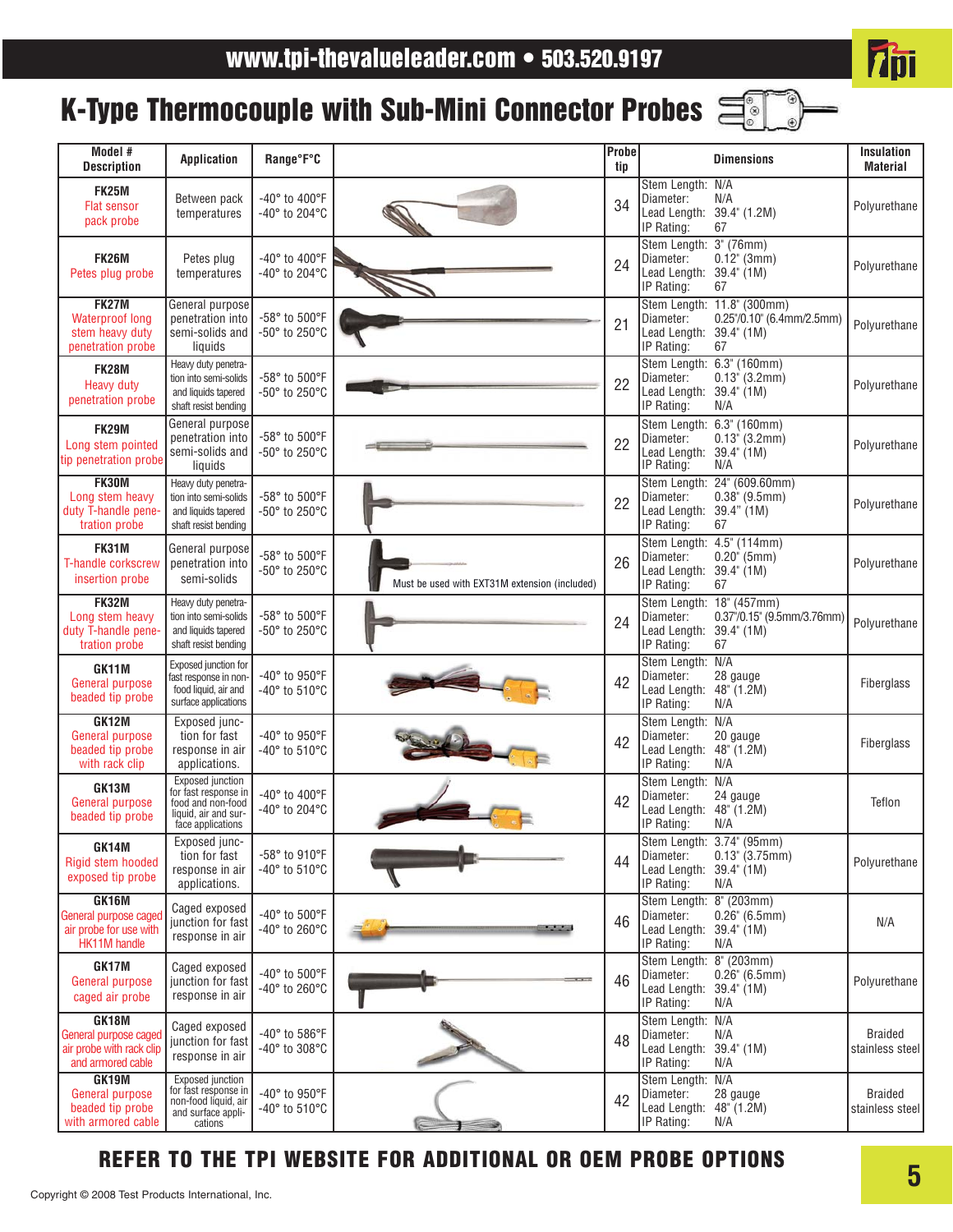

 $\circledcirc$ 

Ë

 $\circledcirc$ 

# K-Type Thermocouple with Sub-Mini Connector Probes



# J-Type Thermocouple with Sub-Mini Connector Probes

| Model #<br><b>Description</b>                                                           | <b>Application</b>                                            | Range°F°C                                                     | <b>IProbe</b><br>tip | <b>Dimensions</b>                                                                                   | <b>Insulation</b><br><b>Material</b> |
|-----------------------------------------------------------------------------------------|---------------------------------------------------------------|---------------------------------------------------------------|----------------------|-----------------------------------------------------------------------------------------------------|--------------------------------------|
| GJ11M<br><b>Standard fiberglass</b><br>insulation, 4 foot, bead-<br>ed end (disposable) | Exposed junc-<br>tion for fast<br>response                    | $-40^\circ$ to $950^\circ$ F<br>$-40^\circ$ to $500^\circ$ C  |                      | Stem Length: N/A<br>24 Gauge<br>IDiameter:<br>Lead Length:<br>1.2<br><b>IP</b> Rating:<br>N/A       | Fiberglass                           |
| GJ12M<br>GJ11M with<br>oven clip                                                        | Oven clip to<br>shield sensor<br>from direct<br>radiated heat | $-40^\circ$ to 950 $^\circ$ F<br>$-40^\circ$ to $500^\circ$ C |                      | <b>Stem Length: N/A</b><br>24 Gauge<br>Diameter:<br>Lead Length:<br>1.2<br><b>IP</b> Rating:<br>N/A | Fiberglass                           |

# K-Type Thermocouple with Lumberg Connector Probes **Settle**

| Model #<br><b>Description</b>                                                      | <b>Application</b>                                    | Range°F°C                                                      |    | Probe<br>tip | <b>Dimensions</b>                                                                                                        | <b>Insulation</b><br><b>Material</b> |
|------------------------------------------------------------------------------------|-------------------------------------------------------|----------------------------------------------------------------|----|--------------|--------------------------------------------------------------------------------------------------------------------------|--------------------------------------|
| <b>FK21L</b><br><b>Contact surface</b><br>probe with ribbon<br>sensor. Water proof | Food<br>Penetration                                   | -58° to 500°F<br>$-50^\circ$ to 250 $^\circ$ C                 |    | 21           | Stem Length: 4" (101.6mm)<br>$0.13/06$ " $(3.2/1.6$ mm)<br>Diameter:<br>Lead Length:<br>$39.4"$ (1M)<br>IP Rating:<br>67 | Polyurethane                         |
| <b>FK22L</b><br>Oven food probe                                                    | <b>Testing food</b><br>temperatures<br>during cooking | $-58^\circ$ to $500^\circ$ F<br>$-50^\circ$ to 250 $^\circ$ C  |    | 20           | Stem Length: 4"(101.6mm)<br>$0.09/06$ " $(3.2/1.6$ mm)<br>Diameter:<br>Lead Length: 47.2" (1.2M)<br>IP Rating:           | Teflon                               |
| <b>FK23L</b><br>Immersion /<br><b>Penetration probe</b><br>no handle or lead       | Food<br>Penetration                                   | $-58^\circ$ to $500^\circ$ F<br>$-50^\circ$ to 250 $^\circ$ C  | H. | 21           | Stem Length: 3.9"(100mm)<br>$0.15$ " (3.75mm)<br>Diameter:<br>Lead Length:<br>NA<br>67<br>IP Rating:                     | <b>NA</b>                            |
| <b>FK25L</b><br>Flat sensor pack<br>probe                                          | Between pack                                          | $-40^\circ$ to $400^\circ$ F<br>$-40^\circ$ to 204 $\degree$ C |    | 34           | Stem Length: NA<br><b>NA</b><br>Diameter:<br>Lead Length:<br>47.2" (1.2M)<br>IP Rating:<br>67                            | Teflon                               |
| <b>FK26L</b><br>Immersion /<br><b>Penetration probe</b>                            | Food<br>Penetration                                   | $-58^\circ$ to $500^\circ$ F<br>$-50^\circ$ to 250 $^\circ$ C  |    | 20           | Stem Length:<br>4" (101.6mm)<br>.09/.06" (2.4/1.6mm)<br>Diameter:<br>Lead Length:<br>39.4" (1M)<br>67<br>IP Rating:      | Polyurethane                         |

## T-Type Thermocouple with Lumberg Connector Probes  $\textcircled{\tiny{\textcircled{\tiny{\sf s}}}}$   $\textcircled{\tiny\textcircled{\tiny{\sf m}}}\textcircled{\tiny\textcircled{\tiny{\sf m}}}\textcircled{\tiny\textcircled{\tiny\sf m}}$

|                                                           |                                                                                                     |                                                               |       |                     | _____                                                                                                                                              |                                      |
|-----------------------------------------------------------|-----------------------------------------------------------------------------------------------------|---------------------------------------------------------------|-------|---------------------|----------------------------------------------------------------------------------------------------------------------------------------------------|--------------------------------------|
| Model #<br><b>Description</b>                             | Application                                                                                         | Range°F°C                                                     |       | <b>Probe</b><br>tip | <b>Dimensions</b>                                                                                                                                  | <b>Insulation</b><br><b>Material</b> |
| CT <sub>11</sub> L<br>Surface probe with<br>ribbon sensor | Surface<br>Temperatures<br>Grills                                                                   | $-58^\circ$ to $500^\circ$ F<br>$-50^\circ$ to 250 $^\circ$ C | $-35$ | 32                  | Stem Length: 4"(102mm)<br>$0.13$ " (3.2mm)<br>IDiameter:<br>Lead Length: $39.4$ " (1M)<br><b>IP</b> Rating:<br>N/A                                 | <b>PVC</b>                           |
| <b>FT11L</b><br>Chisel tip penetra-<br>tion probe         | General purpose<br>penetation into  -148° to 500°F <br>semi-solids and [-100° to 250°C].<br>liquids |                                                               |       | 22                  | Stem Length: 4"(101.6mm)<br>$0.13/15$ " (3.2mm/2.2mm)   Polyurethane $\sqrt{ }$<br>Diameter:<br>Lead Length: 39.4" (1M)<br><b>IP</b> Rating:<br>67 |                                      |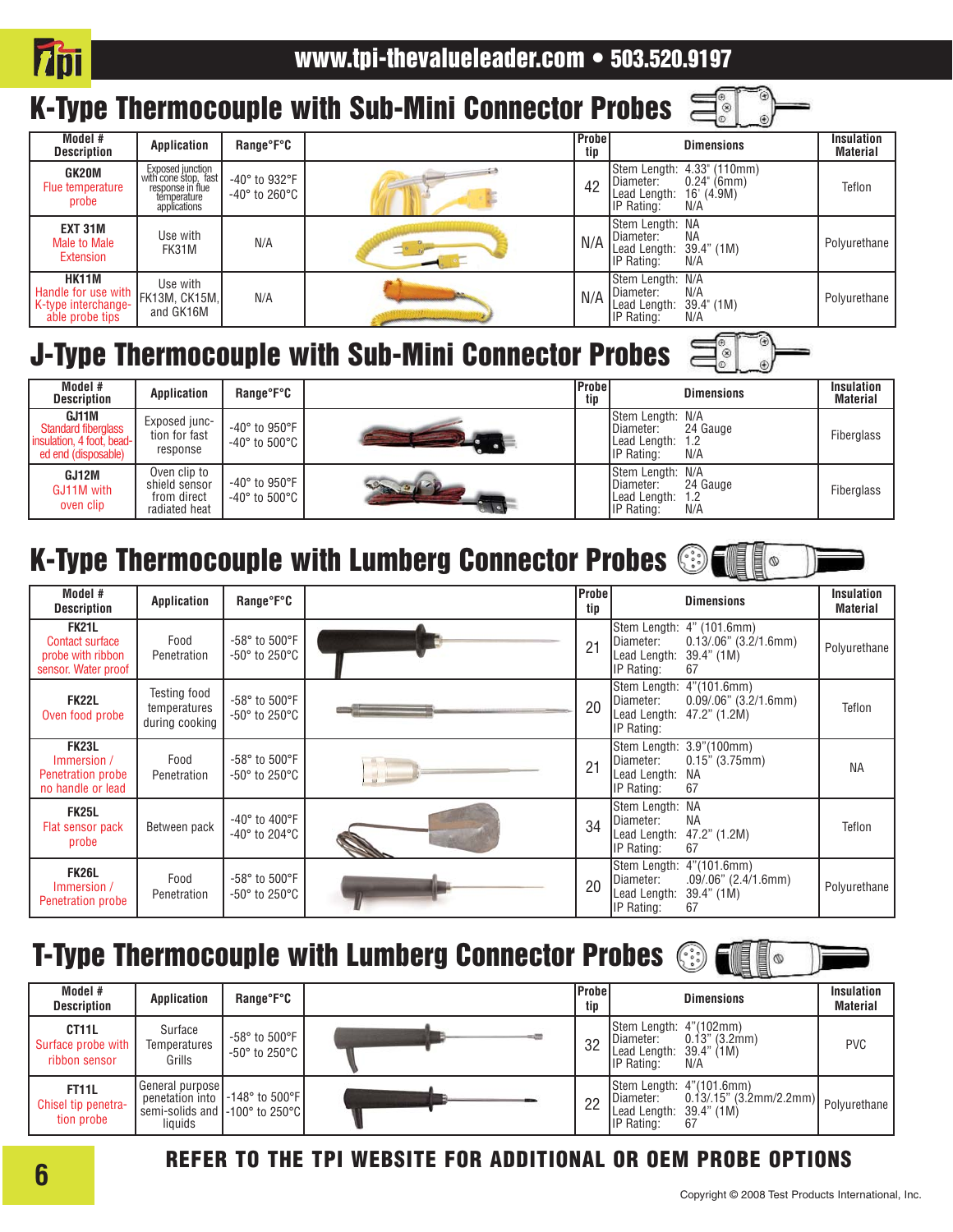# T-Type Thermocouple with Lumberg Connector Probes **Strate**

| Model #<br><b>Description</b>                                               | <b>Application</b>                                                | Range°F°C                                                           | Probe<br>tip |                                                         | <b>Dimensions</b>                                                                         | <b>Insulation</b><br><b>Material</b> |
|-----------------------------------------------------------------------------|-------------------------------------------------------------------|---------------------------------------------------------------------|--------------|---------------------------------------------------------|-------------------------------------------------------------------------------------------|--------------------------------------|
| <b>FT12L</b><br>Needle probe                                                | Weiner probe<br>for food<br>processing                            | -148° to 500°F<br>$-100^\circ$ to 250 $^\circ$ C                    | 22           | Stem Length:<br>Diameter:<br>Lead Length:<br>IP Rating: | 4" (101.6mm)<br>$0.13$ " $(3.2mm)$<br>39.4" (1.0M)<br>67                                  | <b>PVC</b>                           |
| <b>FT15L</b><br>Needle probe                                                | Weiner probe<br>for food pro-<br>cessing                          | -148° to 500°F<br>$-100^\circ$ to 250 $^\circ$ C                    | 22           | Stem Length:<br>Diameter:<br>Lead Length:<br>IP Rating: | 3.15''(80mm)<br>$0.06$ " $(1.6$ mm $)$<br>39.4" (1.2M)<br>N/A                             | Teflon                               |
| <b>FT21L</b><br>Tapered end for<br>food penetration<br>Waterproof           | Food<br>penetration                                               | $-148^{\circ}$ to $500^{\circ}$ F<br>$-100^\circ$ to 250 $^\circ$ C | 21           | Stem Length:<br>Diameter:<br>Lead Length:<br>IP Rating: | 3.75''(95.3mm)<br>$3.2/1.6$ mm<br>39.4" (1.0M)<br>67                                      | <b>PVC</b>                           |
| <b>FT22L</b><br>Oven food probe                                             | <b>Testing food</b><br>temperature<br>during cooking              | -40° to 500°F<br>$-50^\circ$ to 250 $^\circ$ C                      | 22           | Stem Length:<br>Diameter:<br>Lead Length:<br>IP Rating: | 3.93"(100mm)<br>$0.13$ " (3.2mm)<br>98.4" (2.5M)<br>N/A                                   | Teflon                               |
| <b>FT23L</b><br>Oven food probe                                             | Testing food<br>temperature<br>during cooking                     | -40° to 950°F<br>$-40^\circ$ to 510 $^\circ$ C                      | 28           | Stem Lenath:<br>Diameter:<br>Lead Length:<br>IP Rating: | <b>NA</b><br><b>NA</b><br>177.2" (4.5M)<br>N/A                                            | Teflon                               |
| <b>FT24L</b><br>Heavy duty T-handle<br>long stem penetra-<br>tion probe     | General purpose<br>penetration into<br>semi-solids and<br>liquids | -40° to 500°F<br>$-40^\circ$ to 250 $^\circ$ C                      | 21           | Diameter:<br>Lead Length:<br>IP Rating:                 | Stem Length: 24" (610mm)<br>$0.37^{1}/0.15$ " (9.5mm/3.76mm)<br>$39.4^{\circ}$ (1M)<br>67 | Polyurethane                         |
| GT <sub>13L</sub><br><b>Beaded probe</b><br>with FDA approved<br>insulation | General<br>Purpose, Air                                           | $-148^{\circ}$ to $500^{\circ}$ F<br>$-100^\circ$ to 250 $^\circ$ C | 42           | Stem Length:<br>Diameter:<br>Lead Length:<br>IP Rating: | <b>NA</b><br><b>NA</b><br>47.2" (1.2M)<br>67                                              | Teflon                               |
| GT <sub>19L</sub><br>Oven clamp probe                                       | Special<br>hangingClip for<br>ovens. Air.                         | -40° to 500°F<br>-40° to 510°C                                      | 48           | Stem Length:<br>Diameter:<br>Lead Length:<br>IP Rating: | <b>NA</b><br><b>NA</b><br>39.4" (1M)<br>67                                                | SS                                   |

# Thermistor Probe with Lumberg Connectors



**Thi** 

| Model #<br><b>Description</b>             | <b>Application</b>         | Range°F°C                                                        | <b>Probe</b><br>tip                      | <b>Dimensions</b>                                                                                                          | <b>Insulation</b><br><b>Material</b> |
|-------------------------------------------|----------------------------|------------------------------------------------------------------|------------------------------------------|----------------------------------------------------------------------------------------------------------------------------|--------------------------------------|
| <b>FX11L</b><br>Liquid immersion<br>probe | General<br>Purpose, Liquid | $-40^\circ$ to 300 $^\circ$ F<br>$-40^\circ$ to 150 $^\circ$ C + | $\bigcap$<br>$\mathcal{L}^{\mathcal{L}}$ | <b>IStem Length: 4"(102mm)</b><br>$0.13$ " (3.2mm)<br>Diameter:<br>$39.4"$ (1M)<br>Lead Length:<br><b>IP</b> Rating:<br>67 | <b>PVC</b>                           |

# Thermistor Probe with Bipolar Connectors

| Model #<br><b>Description</b>             | Application          | Range°F°C                                                      |       | <b>Probe</b><br>tip | <b>Dimensions</b>                                                                                                       | <b>Insulation</b><br><b>Material</b> |
|-------------------------------------------|----------------------|----------------------------------------------------------------|-------|---------------------|-------------------------------------------------------------------------------------------------------------------------|--------------------------------------|
| CX13B<br>Surface flat disk<br>probe       | Surface              | $-40^\circ$ to 300 $^\circ$ F<br>$-40^\circ$ to 150 $^\circ$ C | pitul | 30                  | $3.15$ " (80mm)<br>Stem Length:<br>$0.3"$ (7.5mm)<br>IDiameter:<br>Lead Length:<br>$15.7$ " (0.4M)<br>N/A<br>IP Rating: | <b>PVC</b>                           |
| <b>FX12B</b><br>Liquid immersion<br>probe | General Purpose      | $-40^\circ$ to 300 $^\circ$ F<br>$-40^\circ$ to 150 $^\circ$ C |       | 24                  | 3.15" (80mm)<br>Stem Length:<br>Diameter:<br>$0.13$ " (3.2mm)<br>15.7" $(0.4M)$<br>Lead Length:<br>IP Rating:<br>N/A    | <b>PVC</b>                           |
| <b>FX13B</b><br>Liquid immersion<br>probe | General Purpose      | $-40^\circ$ to 300 $^\circ$ F<br>$-40^\circ$ to 150 $^\circ$ C |       | 24                  | 8" (203mm)<br>Stem Length:<br>Diameter:<br>$0.13$ " (3.2mm)<br>Lead Length:<br>15.7" (0.4M)<br>67<br>IP Rating:         | <b>PVC</b>                           |
| GX15B<br>Shielded air probe               | Air                  | $-40^\circ$ to 300 $^\circ$ F<br>$-40^\circ$ to 150 $^\circ$ C | o:Til | 44                  | Stem Length: 3.15"(80mm)<br>$0.13$ " (3.2mm)<br>Diameter:<br>Lead Length:<br>15.7" (0.4M)<br>N/A<br>IP Rating:          | <b>PVC</b>                           |
| <b>EX11B</b><br>extension lead            | Thermistor<br>probes | N/A                                                            |       | <b>NA</b>           | N/A<br>Stem Length:<br>N/A<br><b>I</b> Diameter:<br>36" (0.9M)<br>Lead Length:<br>N/A<br>IP Rating:                     | <b>PVC</b>                           |